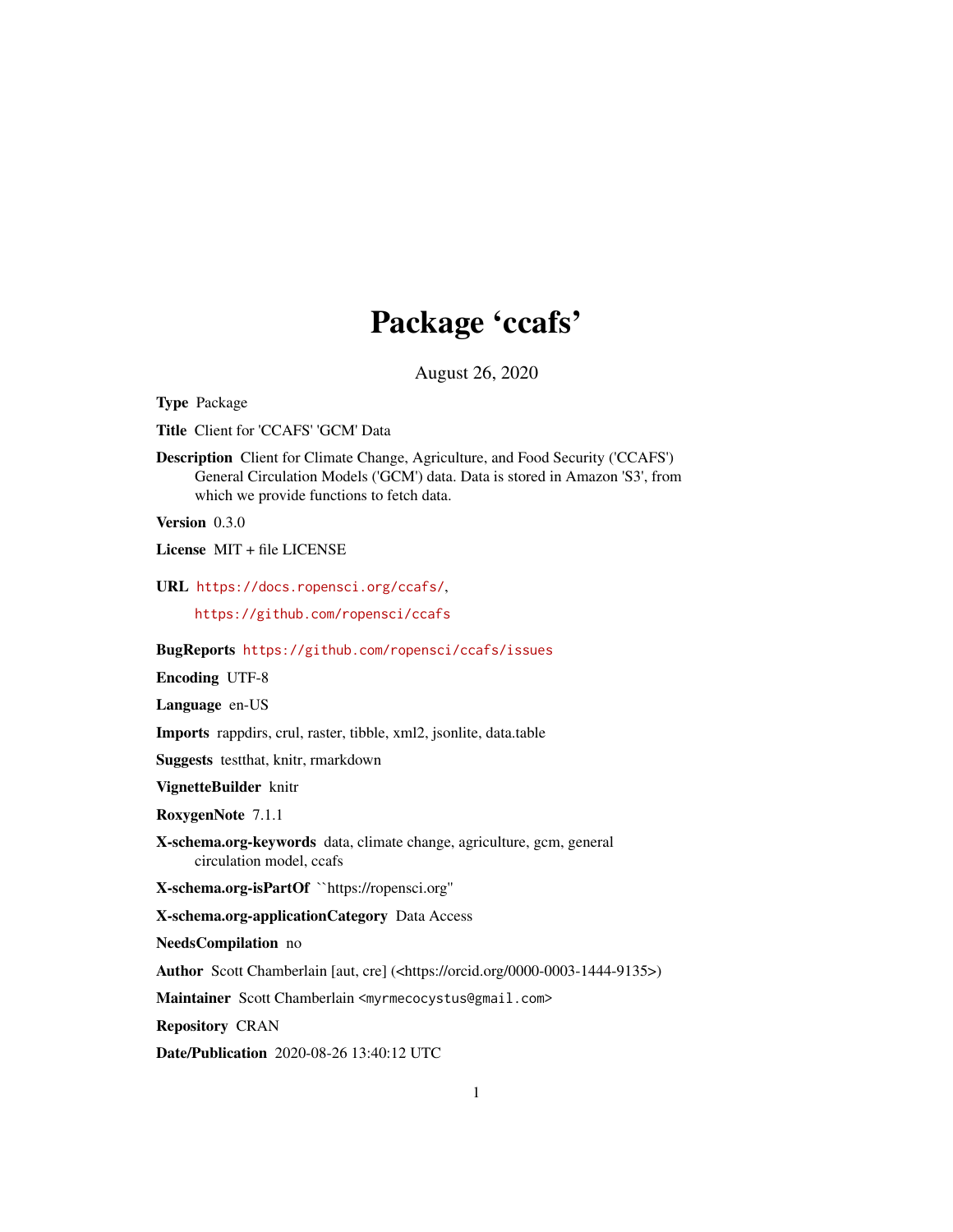# <span id="page-1-0"></span>R topics documented:

| Index |  |
|-------|--|
|       |  |
|       |  |
|       |  |
|       |  |
|       |  |
|       |  |
|       |  |

ccafs-package *Client for CCAFS GCM Data*

#### Description

Client for Climate Change, Agriculture, and Food Security (CCAFS) General Circulation Models (GCM) data. Data is stored in Amazon S3, from which we provide functions to fetch data.

# About CCAFS

Client for Climate Change, Agriculture, and Food Security (CCAFS) General Circulation Models (GCM) data. Data is stored in Amazon S3, from which we provide functions to fetch data.

R client for Climate Change, Agriculture, and Food Security (CCAFS) General Circulation Models (GCM) data.

CCAFS website: http://ccafs-climate.org/

CCAFS GCM data for this package comes from Amazon S3 http://cgiardata.s3.amazonaws.com More about Amazon S3 below.

CCAFS data can be used for studying climate change, and how climate impacts various aspects of the earth. Search google scholar with "CCAFS" "GCM" to see example uses.

As far as I can tell, CCAFS GCM data comes from IPCC data.

#### About Amazon S3

Amazon S3 stands for "Simple Storage Service" - it's like a file system, and they give you links to the files and metadata around those links.

S3 is split up into buckets, essentially folder. All CCAFS data is in one bucket. Within the CCAFS bucket on S3 are a series of nested folders. To get to various files we need to navigate down the tree of folders. Keys are file paths with all their parent folders, e.g., "/foo/bar/1/2". Unfortunately, there's no meaningful search of the CCCAFS data as they have on their website http://ccafs-climate.org/ . However, you can set a prefix for a search of these keys, e.g., "/foo/bar" for the key above.

Check out https://aws.amazon.com/s3/ for more info.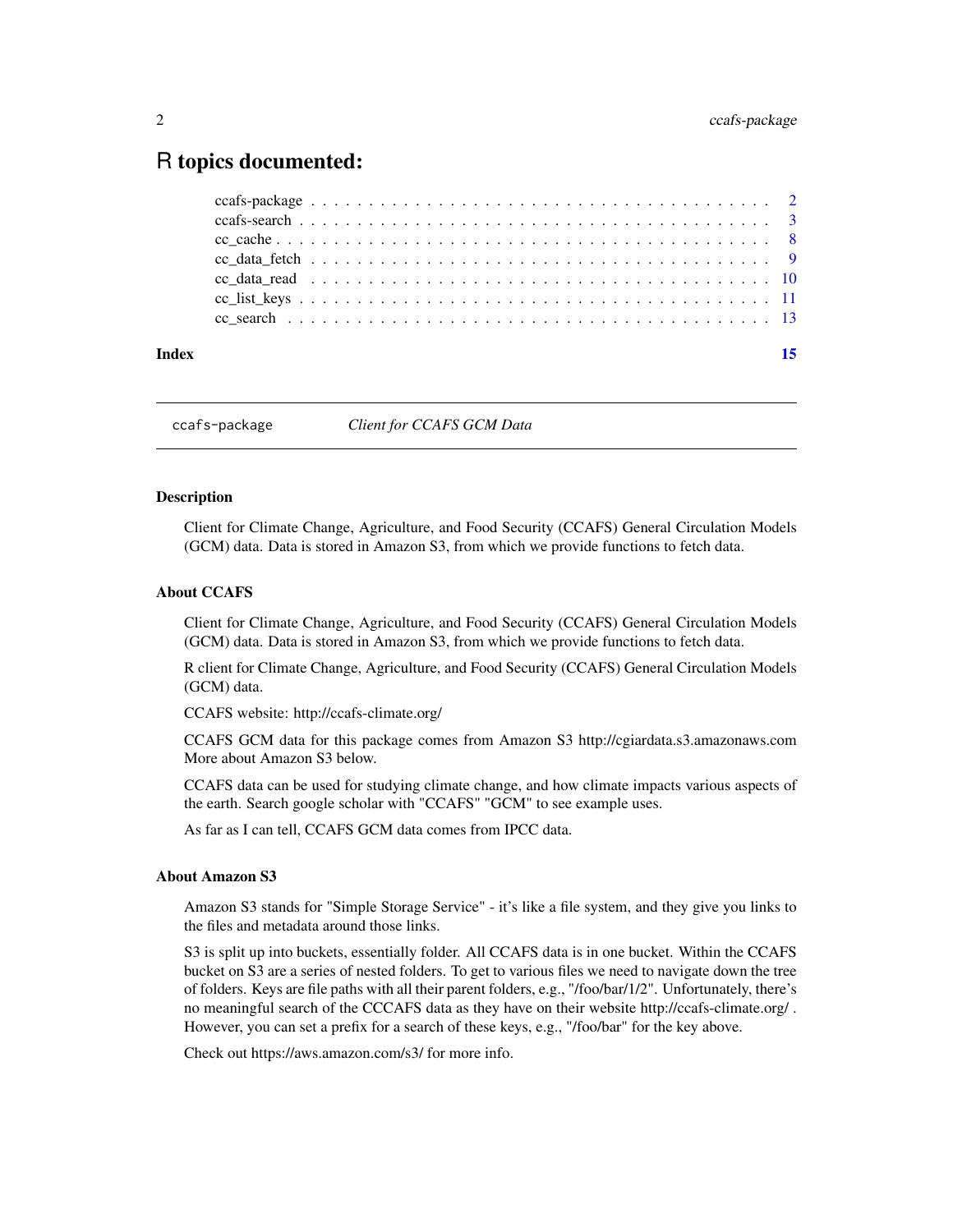#### <span id="page-2-0"></span>About the package

ccafs is a client to work with the data CCAFS provides via Amazon Web Services S3 data.

The ccafs data has access to is the "Spatial Downscaling" data that you see on the http://ccafsclimate.org/data/ page. The other data sets are not open.

Currently, we don't provide a way to search for what data is available. You have to know what you want, or you can list what is available, and then pick files from the list. Though there's not a lot of information in the metadata returned from S3.

We'll work on incorporating a way to search - currently there is no solution.

#### raster

The main useful output are raster package objects of class RasterLayer or RasterBrick - so in general have raster loaded in your session to maximize happiness.

#### **Citations**

Cite CCAFS data following their guidelines at http://ccafs-climate.org/about/

Get a citation for this package like citation(package = 'ccafs')

#### Vignette

ccafs has the following vignettes:

- vignette("ccafs",package = "ccafs")
- vignette("amazon\_s3\_keys",package = "ccafs")

#### Author(s)

Scott Chamberlain <myrmecocystus@gmail.com>

<span id="page-2-1"></span>ccafs-search *cc\_search options*

#### Description

cc\_search options

#### Usage

cc\_params

#### Format

An object of class list of length 9.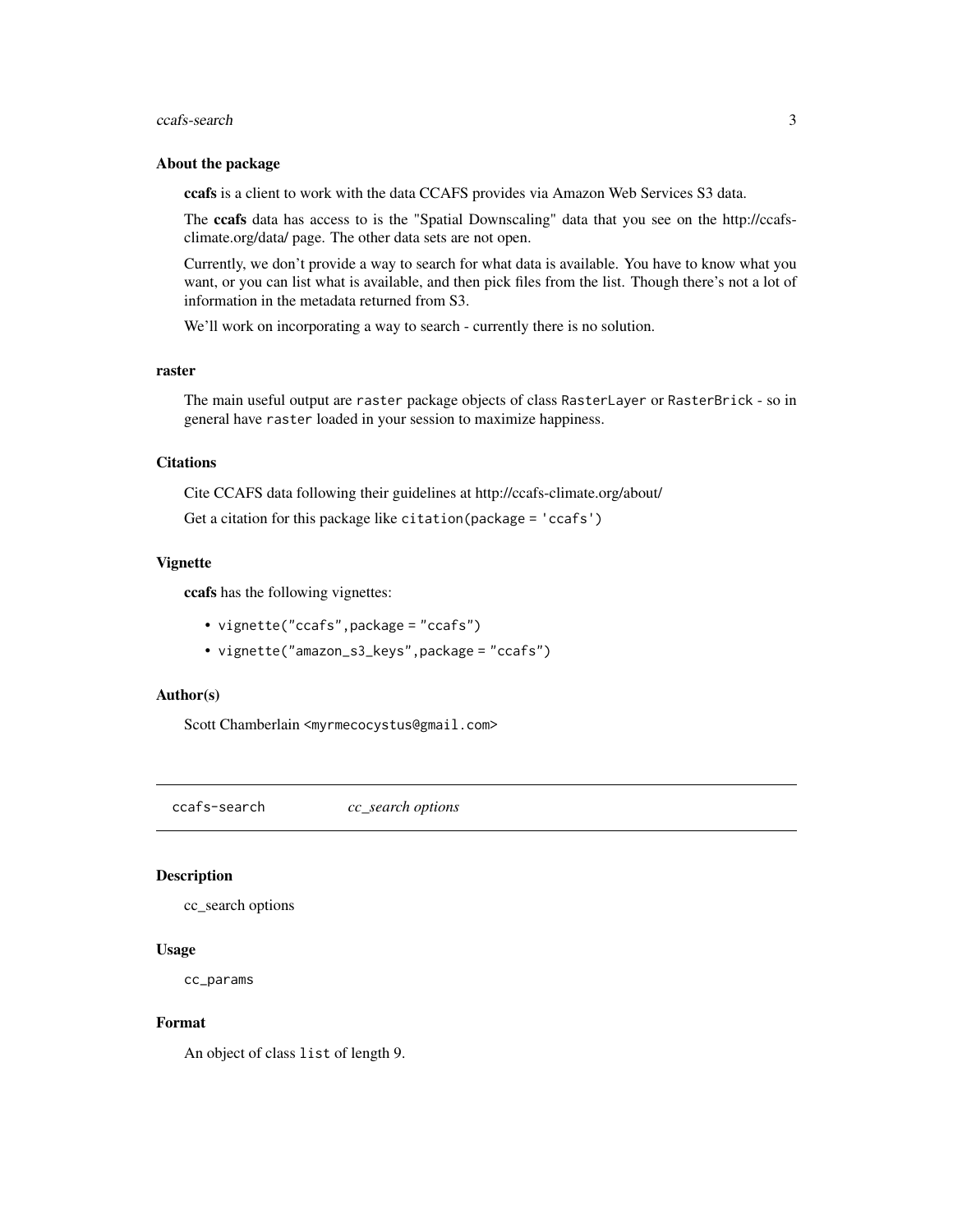# <span id="page-3-0"></span>Details

cc\_params is a list with slots matching the parameters in [cc\\_search\(\)](#page-12-1) - so you can more easily get to the options you want to pass in to that function.

The options are also listed below.

# file set options

- 12: Delta Method IPCC AR5
- 4: Delta Method IPCC AR4
- 9: MarkSim Pattern Scaling
- 10: Eta South America
- 7: PRECIS Andes
- 8: CORDEX
- 11: Disaggregation IPCC AR4
- 3: Delta Climgen
- 2: Delta Method IPCC AR4 (Climgen Data)
- 5: Delta Method IPCC AR4 (Stanford Data)
- 6: Delta Method IPCC AR3

# scenario options

- 1: Baseline
- 2: SRES A1B
- 3: SRES A2A
- 4: SRES B2A
- 5: SRES A2
- 6: SRES B1
- 7: RCP 2.6
- 8: RCP 4.5
- 9: RCP 6.0
- 10: RCP 8.5

#### model options

- 1: baseline
- 42: bcc\_csm1\_1
- 43:  $bcc\_csm1\_1\_m$
- 2: bccr\_bcm2\_0
- 44: bnu\_esm
- 45: cccma\_cancm4
- 46: cccma\_canesm2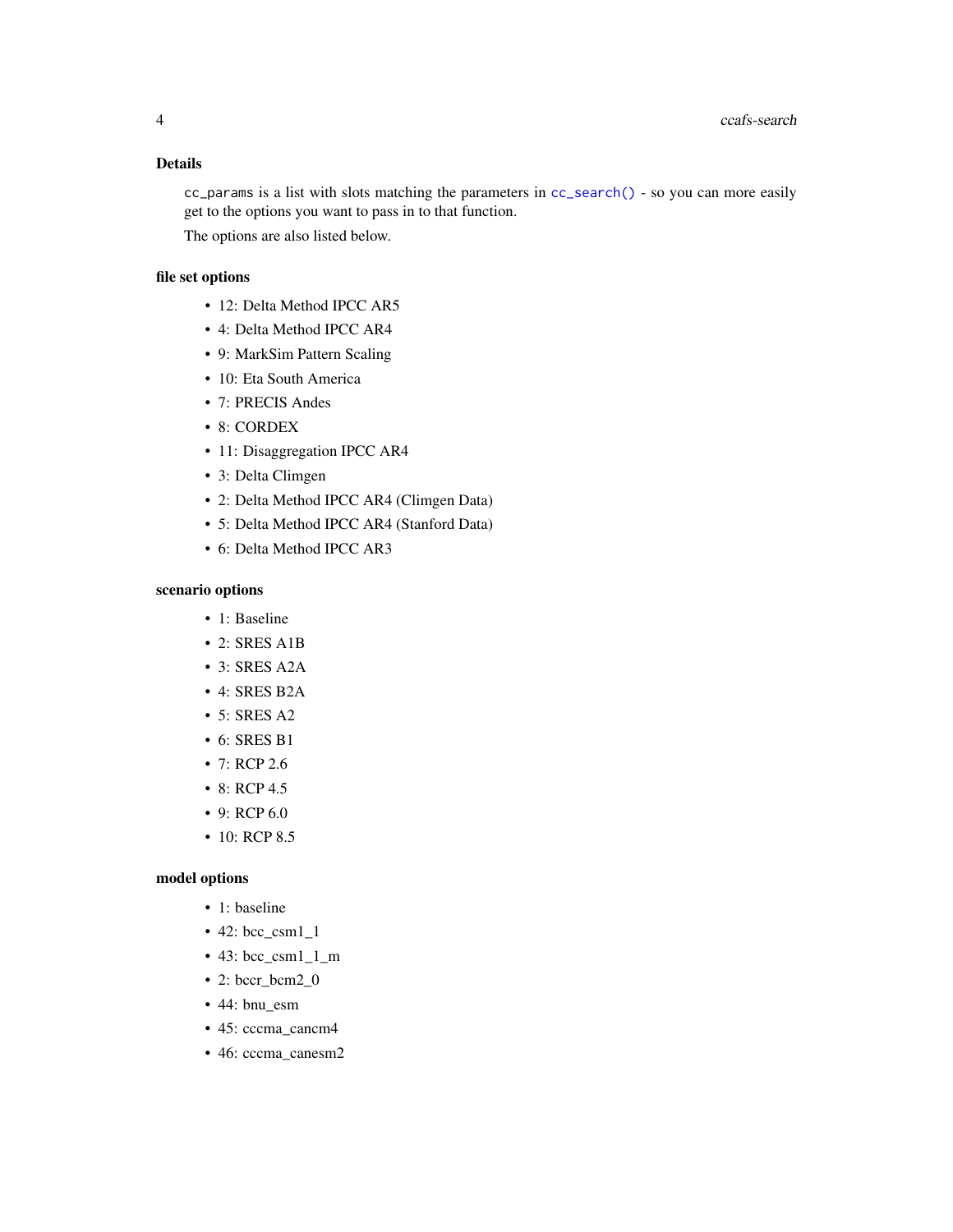- 3: cccma\_cgcm2\_0
- 4: cccma\_cgcm3\_1\_t47
- 5: cccma\_cgcm3\_1\_t63
- 47: cesm1\_bgc
- 48: cesm1\_cam5
- 49: cesm1\_cam5\_1\_fv2
- 50: cesm1\_fastchem
- 51: cesm1\_waccm
- 52: cmcc\_cesm
- 53: cmcc\_cm
- 54: cmcc\_cms
- 6: cnrm\_cm3
- 55: cnrm\_cm5
- 56: csiro\_access1\_0
- 57: csiro\_access1\_3
- 7: csiro\_mk2
- 8: csiro\_mk3\_0
- 25: csiro\_mk3\_5
- 58: csiro\_mk3\_6\_0
- 59: ec\_earth
- 60: fio\_esm
- 9: gfdl\_cm2\_0
- 61: gfdl\_cm2\_1
- 10: gfdl\_cm2\_1
- 62: gfdl\_cm3
- 63: gfdl\_esm2g
- 64: gfdl\_esm2m
- 11: giss\_aom
- 65: giss\_e2\_h
- 66: giss\_e2\_h\_cc
- 67: giss\_e2\_r
- 68: giss\_e2\_r\_cc
- 26: giss\_model\_eh
- 27: giss\_model\_er
- 38: hadcm\_cntrl
- 39: hadcm\_high
- 40: hadcm\_low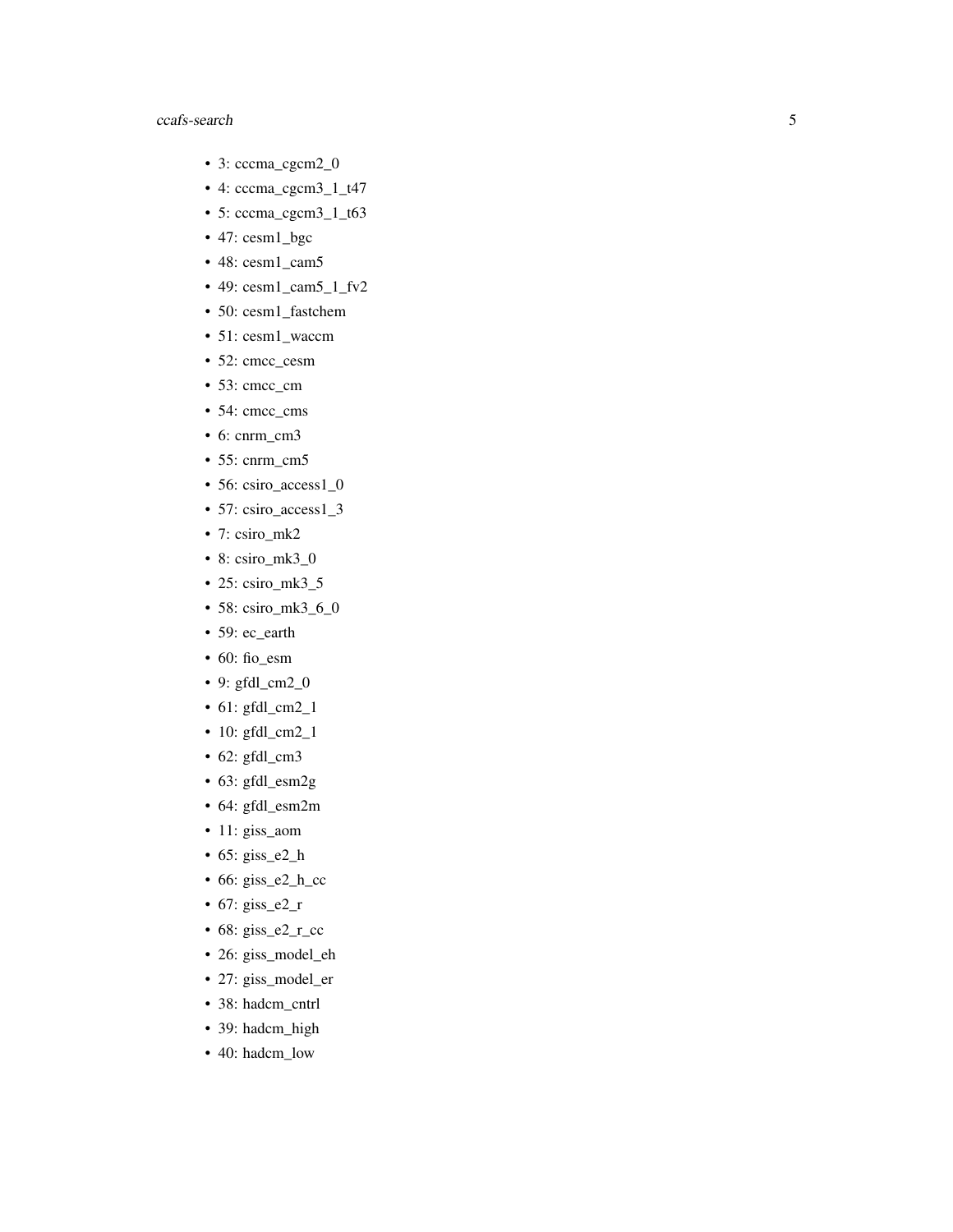- 41: hadcm\_midi
- 12: hccpr\_hadcm3
- 13: iap\_fgoals1\_0\_g
- 28: ingv\_echam4
- 37: inm\_cm3\_0
- 69: inm\_cm4
- 14: ipsl\_cm4
- 70: ipsl\_cm5a\_lr
- 71: ipsl\_cm5a\_mr
- 72: ipsl\_cm5b\_lr
- 73: lasg\_fgoals\_g2
- 74: lasg\_fgoals\_s2
- 15: miroc3\_2\_hires
- 16: miroc3\_2\_medres
- 75: miroc\_esm
- 76: miroc\_esm\_chem
- 77: miroc\_miroc4h
- 78: miroc\_miroc5
- 17: miub\_echo\_g
- 34: mohc\_hadam3p\_2
- 35: mohc\_hadam3p\_3
- 79: mohc\_hadcm3
- 31: mohc\_hadcm3q0
- 33: mohc\_hadcm3q16
- 32: mohc\_hadcm3q3
- 80: mohc\_hadgem2\_cc
- 81: mohc\_hadgem2\_es
- 29: mpi\_echam4
- 18: mpi\_echam5
- 30: mpi\_echam5
- 82: mpi\_esm\_lr
- 83: mpi\_esm\_mr
- 84: mpi\_esm\_p
- 19: mri\_cgcm2\_3\_2a
- 85: mri\_cgcm3
- 20: ncar\_ccsm3\_0
- 86: ncar\_ccsm4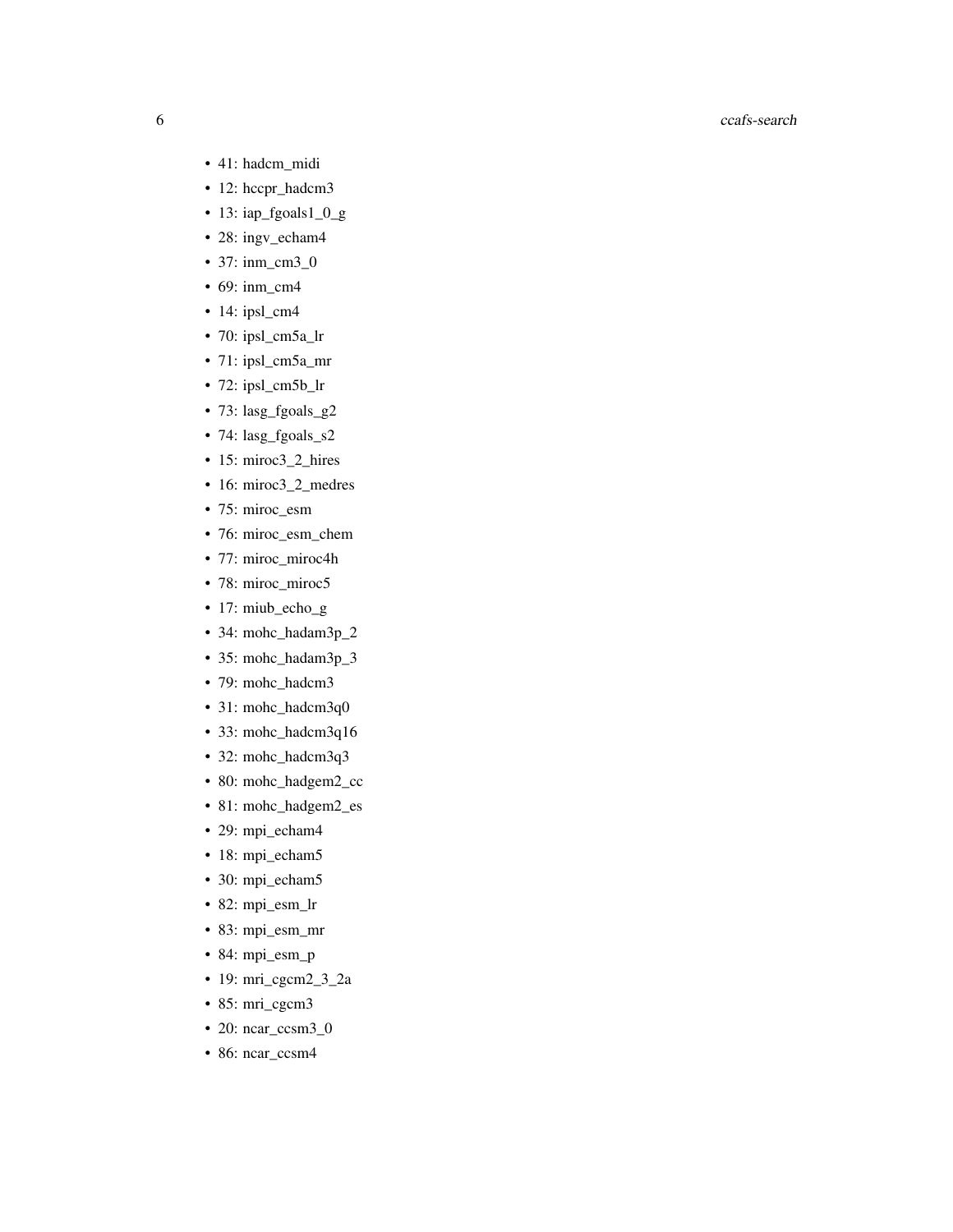- 21: ncar\_pcm1
- 87: ncc\_noresm1\_m
- 88: ncc\_noresm1\_me
- 36: ncep\_r2
- 22: nies99
- 89: nimr\_hadgem2\_ao
- 23: ukmo\_hadcm3
- 24: ukmo\_hadgem1

# period options

- 1: 1970s
- 10: 1990s
- 2: 2000s
- 3: 2020s
- 4: 2030s
- 5: 2040s
- 6: 2050s
- 7: 2060s
- 8: 2070s
- 9: 2080s

# variable options

- 1: Bioclimatics
- 6: Diurnal Temperature Range
- 3: Maximum Temperature
- 4: Mean Temperature
- 5: Minimum Temperature
- 2: Precipitation
- 7: Solar Radiation
- 9999: Other

#### resolution options

- 1:30 seconds
- $\bullet$  2: 2.5
- 3: 5 minutes
- 4: 10 minutes
- 5: 30 minutes
- 6: 25 minutes
- 7: 20 minutes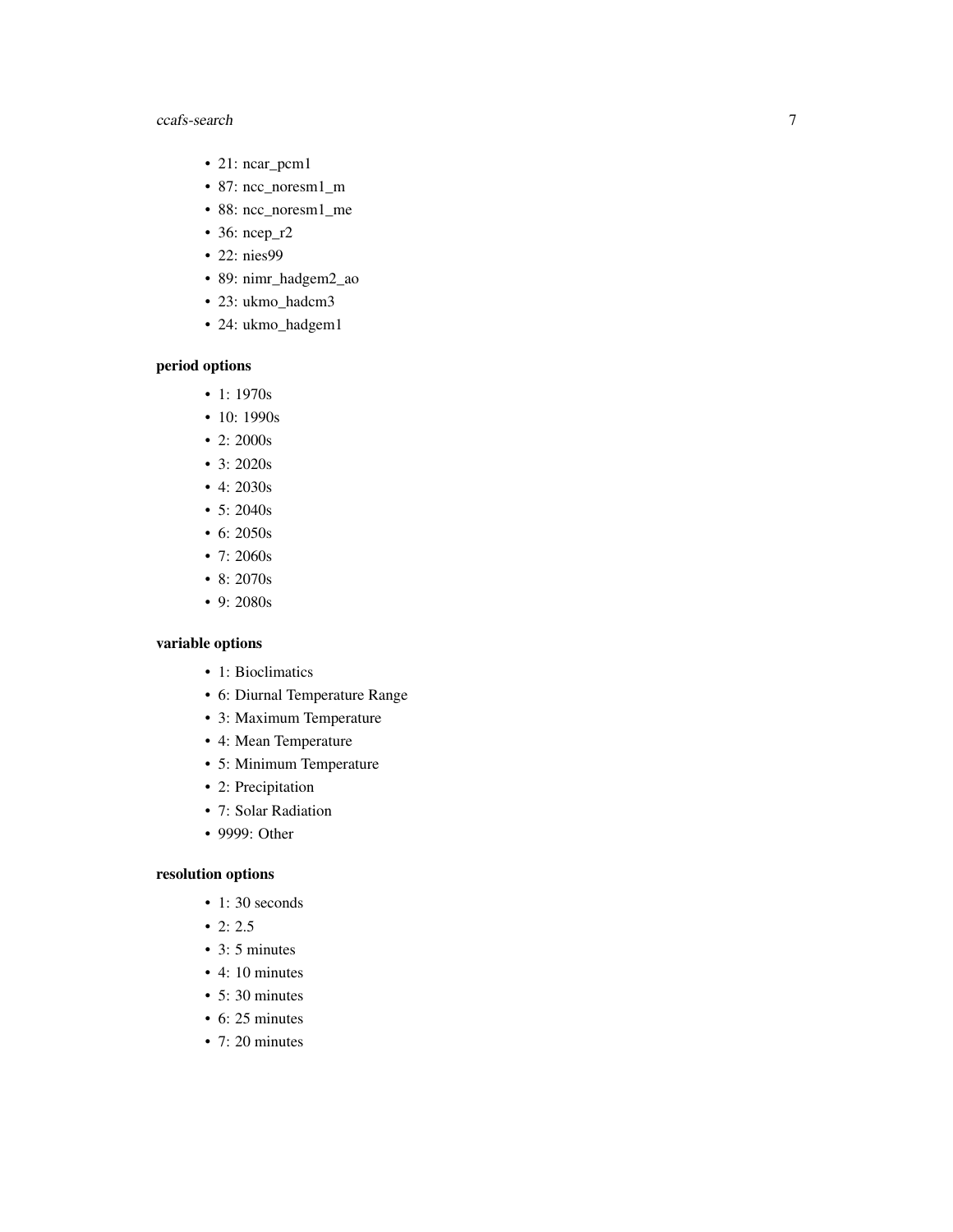<span id="page-7-0"></span>

#### Description

Manage cached CCAFS files

#### Usage

```
cc_cache_list()
```

```
cc_cache_delete(files, force = TRUE)
```
cc\_cache\_delete\_all(force = TRUE)

```
cc_cache_details(files = NULL)
```
### Arguments

| files | (character) one or more complete file names            |
|-------|--------------------------------------------------------|
| force | (logical) Should files be force deleted? Default: TRUE |

#### Details

cache\_delete only accepts 1 file name, while cache\_delete\_all doesn't accept any names, but deletes all files. For deleting many specific files, use cache\_delete in a [lapply\(\)](#page-0-0) type call

We cache using [rappdirs::user\\_cache\\_dir\(\)](#page-0-0), find your cache folder by executing rappdirs::user\_cache\_dir("ccafs"

# Functions

- cc\_cache\_list() returns a character vector of full path file names
- cc\_cache\_delete() deletes one or more files, returns nothing
- cc\_cache\_delete\_all() delete all files, returns nothing
- cc\_cache\_details() prints file name and file size for each file, supply with one or more files, or no files (and get details for all available)

#### Examples

```
## Not run:
# list files in cache
cc_cache_list()
# List info for single files
cc_cache_details(files = cc_cache_list()[1])
cc_cache_details(files = cc_cache_list()[2])
# List info for all files
```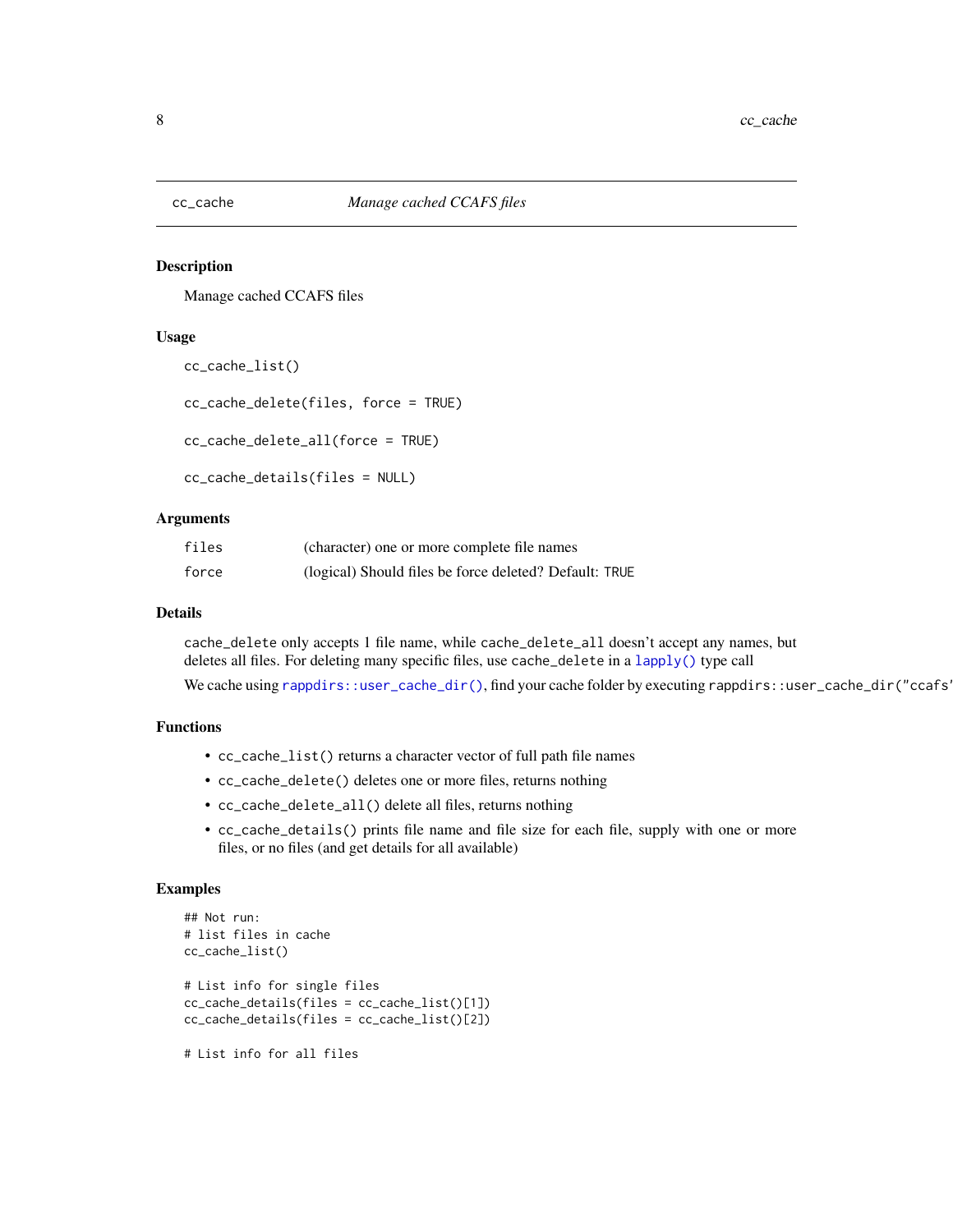# <span id="page-8-0"></span>cc\_data\_fetch 9

```
cc_cache_details()
# delete files by name in cache
# cc_cache_delete(files = cc_cache_list()[1])
# delete all files in cache
# cc_cache_delete_all()
## End(Not run)
```
<span id="page-8-1"></span>cc\_data\_fetch *Download CCAFS data*

# Description

Download CCAFS data

# Usage

```
cc_data_fetch(key, overwrite = FALSE, ...)
```
# Arguments

| key       | (character) a character string specifying a S3 key or a URL (the output from a<br>call to cc_search(). the key can have spaces and newlines, which are removed<br>internally - this allows keys to break across lines as keys can be very long |
|-----------|------------------------------------------------------------------------------------------------------------------------------------------------------------------------------------------------------------------------------------------------|
| overwrite | (logical) Whether to overwrite files if they already exist on your machine. De-<br>fault: FALSE                                                                                                                                                |
| $\ddotsc$ | Curl options passed on to crul::verb-GET                                                                                                                                                                                                       |

# Details

Note that data is not read into R as data can be very large. See [cc\\_data\\_read\(\)](#page-9-1)

Look in rappdirs::user\_cache\_dir("ccafs") for what files are cached and to delete any.

Note that we've made it so that you can index into the return object, getting either one or many results and the S3 class will be retained, so that you can pass the result down to [cc\\_data\\_read\(\)](#page-9-1)

### Value

A character vector of full file paths. A print method makes a tidy return object in an S3 class.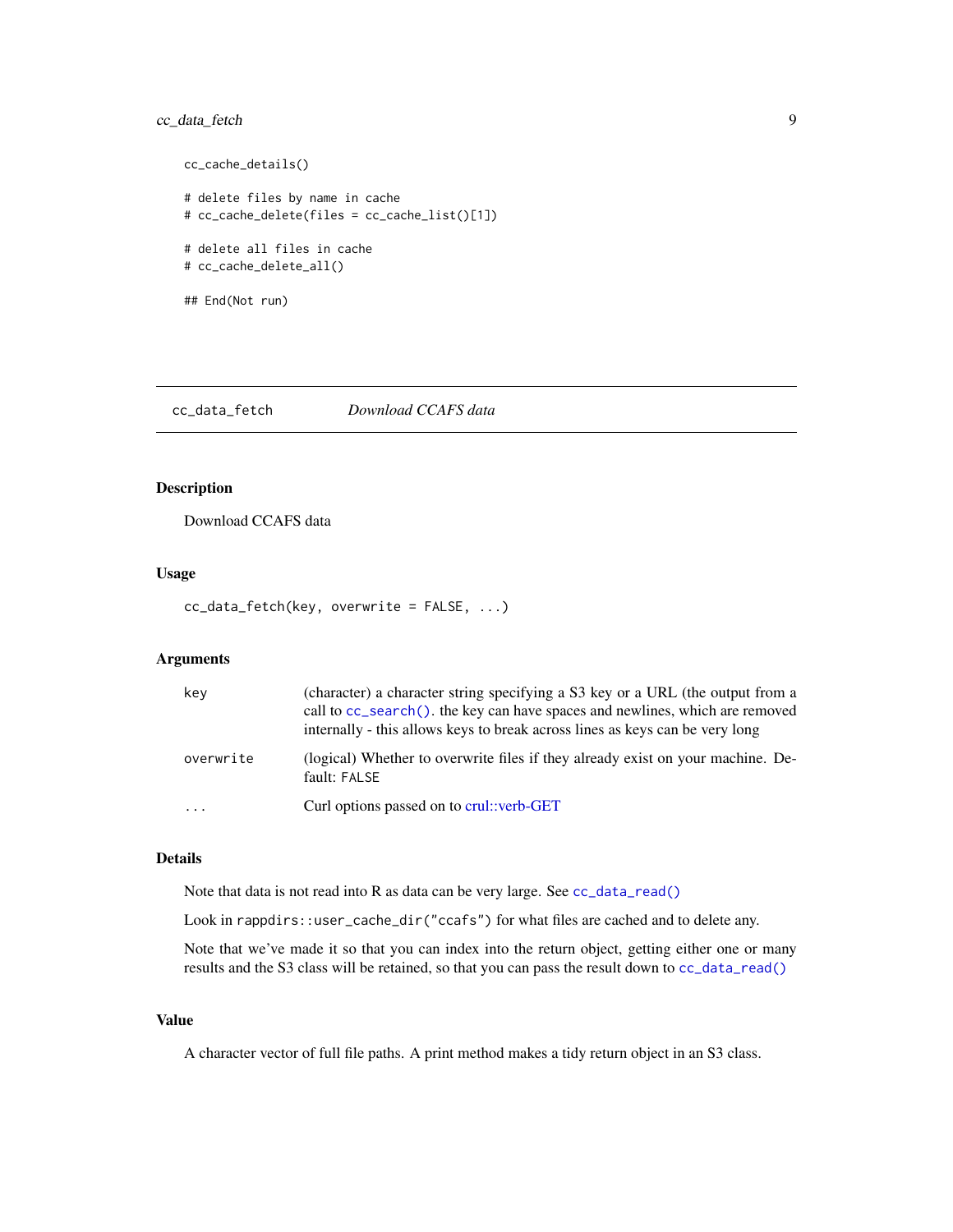# Examples

```
## Not run:
key <- "ccafs/ccafs-climate/data/ipcc_5ar_ciat_downscaled/rcp2_6/
 2030s/bcc_csm1_1_m/10min/
 bcc_csm1_1_m_rcp2_6_2030s_prec_10min_r1i1p1_no_tile_asc.zip"
(res <- cc_data_fetch(key = key))
# indexing maintains class for easier subsetting
res[1]
res[[1]]
res[1:2]
res <- cc_list_keys()
zips <- grep("\\.zip", res$Key, value = TRUE)
x <- cc_data_fetch(zips[1])
unclass(x)
cc_data_read(x[1])
cc_data_read(x[1:3])
cc_data_read(x)
library(raster)
plot(cc_data_read(x[1]))
plot(cc_data_read(x[1:3]))
## End(Not run)
```
<span id="page-9-1"></span>cc\_data\_read *Read CCAFS data*

# Description

Read CCAFS data

# Usage

```
cc\_data\_read(x, unreadable = "filter")
```
# Arguments

|            | A ccafs_files object, the output from a call to cc_data_fetch()                                                                                                                                         |
|------------|---------------------------------------------------------------------------------------------------------------------------------------------------------------------------------------------------------|
| unreadable | (character) what to do when unreadable files are passed in. default is to filter<br>them out and proceed ("filter") - alternatively, you can choose "stop", in which<br>case we'll stop with a message. |

<span id="page-9-0"></span>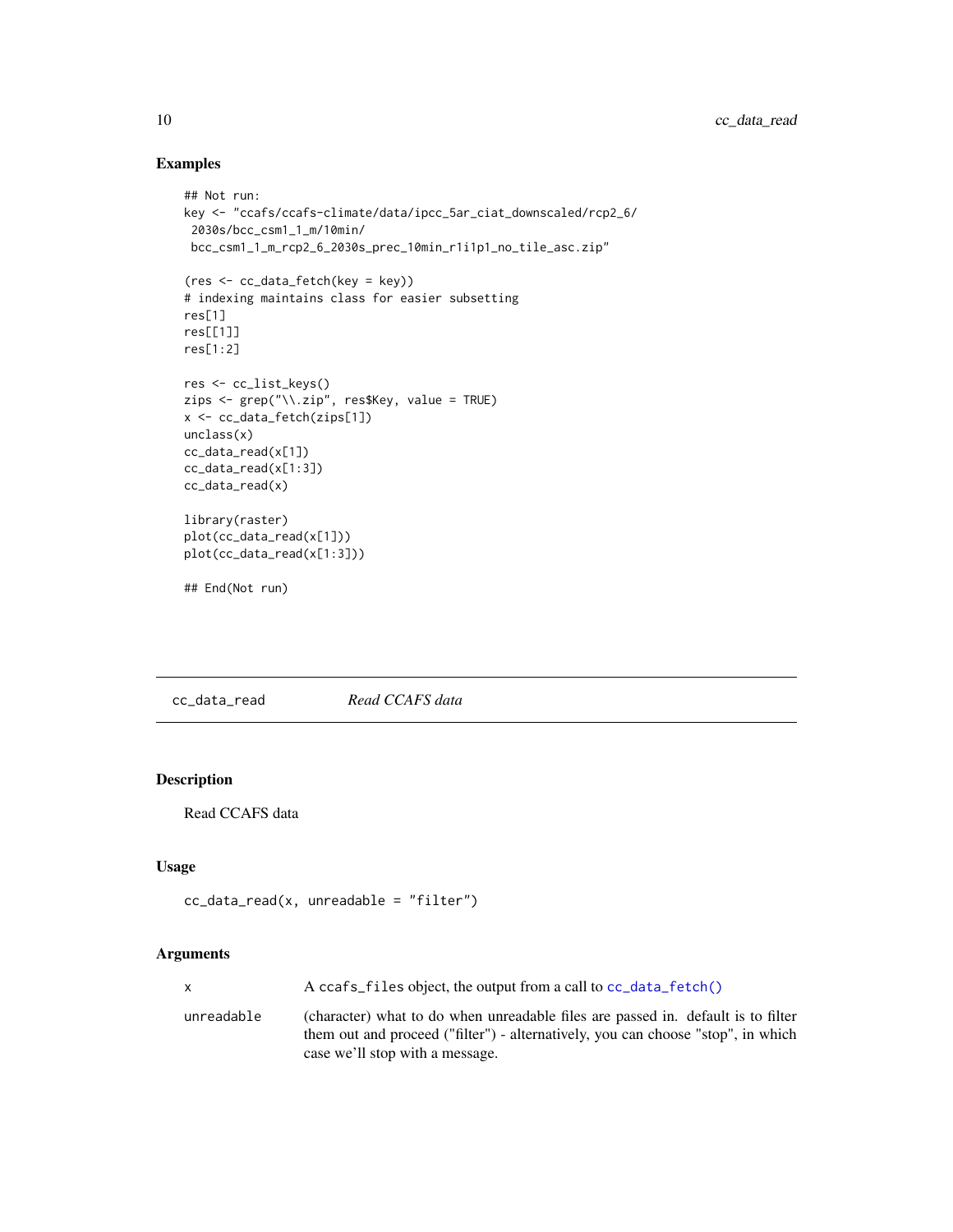# <span id="page-10-0"></span>cc\_list\_keys 11

## Details

Look in rappdirs::user\_cache\_dir("ccafs") for what files are cached and to delete any.

[cc\\_data\\_fetch\(\)](#page-8-1) downloads data to your machine, and this function reads the data into your R session.

For more control over vizualizations of raster data, check out the rasterVis package (https://CRAN.Rproject.org/package=rasterVis)

#### Value

RasterLayer or RasterStack class object. See their help files in raster package documentation.

#### Examples

```
## Not run:
key <- "ccafs/ccafs-climate/data/ipcc_5ar_ciat_downscaled/rcp2_6/
2030s/bcc_csm1_1_m/10min/
bcc_csm1_1_m_rcp2_6_2030s_prec_10min_r1i1p1_no_tile_asc.zip"
res <- cc_data_fetch(key = key)
# a single file
cc_data_read(res[1])
# select individual files
cc_data_read(res[1:2])
# all files
```
cc\_data\_read(res)

```
# character path input
## you can also pass in a path to a file(s)
cc_data_read(unclass(res[1]))
```

```
# plot data
library(raster)
plot(cc_data_read(res[1:3]))
```
## End(Not run)

cc\_list\_keys *List CCAFS keys*

#### Description

List CCAFS keys

#### Usage

```
cc\_list\_keys(prefix = NULL, delimiter = NULL, max = 1000, marker = NULL, ...)
```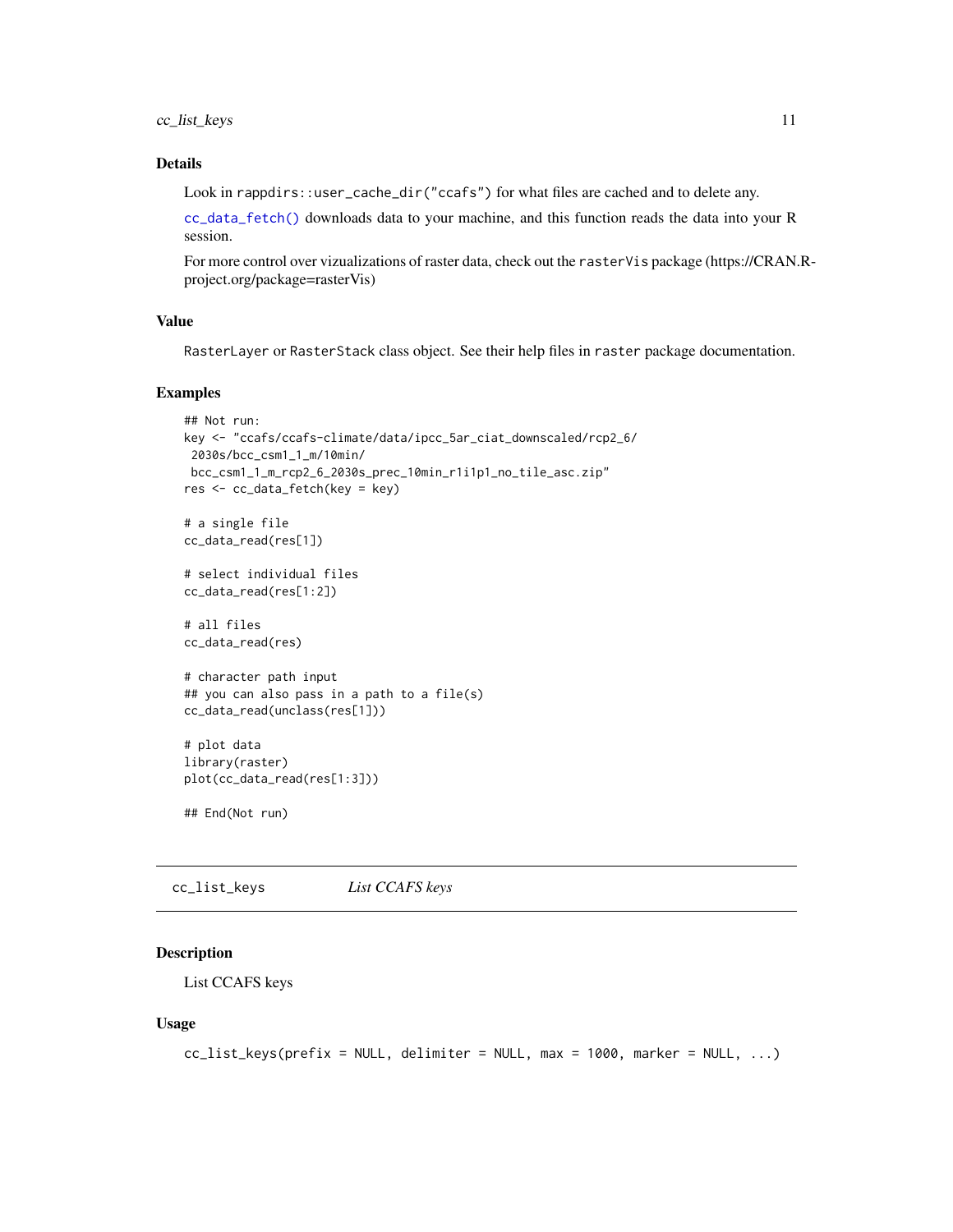#### <span id="page-11-0"></span>Arguments

| prefix    | (character) string that limits the response to keys that begin with the specified<br>prefix. the string can have spaces and newlines, which are removed internally -<br>this allows the prefix to break across lines as prefixes can be very long |
|-----------|---------------------------------------------------------------------------------------------------------------------------------------------------------------------------------------------------------------------------------------------------|
| delimiter | (character) string used to group keys. Read the AWS doc for more detail.                                                                                                                                                                          |
| max       | (integer) number indicating the maximum number of keys to return (max 1000).                                                                                                                                                                      |
| marker    | (character) string that specifies the key to start with when listing objects in a<br>bucket. Amazon S3 returns object keys in alphabetical order, starting with key<br>after the marker in order.                                                 |
| $\ddotsc$ | Curl options passed on to crul: verb-GET                                                                                                                                                                                                          |

# Details

This function lists keys from the CCAFS Amazon S3 bucket. Keys are essentially file paths. You can request data from any key that is a file (with a file extension, and has size  $> 0$ ). Other keys are directories.

#### Value

A tibble (a data.frame, basically), with the columms:

- Key object key
- LastModified Object creation date or the last modified date, whichever is the latest.
- ETag "entity tag", used for cache validation
- Size Size of the object, in bytes, divide by 10^6 to get mb (megabytes)
- StorageClass ignore, just useful for CCAFS maintainers

# Examples

```
## Not run:
cc_list_keys(max = 1)
cc_list_keys()
cc_list_keys(max = 10)
cc_list_keys(prefix = "ccafs/ccafs-climate/data/ipcc_5ar_ciat_downscaled/")
cc_list_keys(prefix = "ccafs/ccafs-climate/data/ipcc_5ar_ciat_downscaled/
rcp2_6/2030s/bcc_csm1_1/10min/")
```
## End(Not run)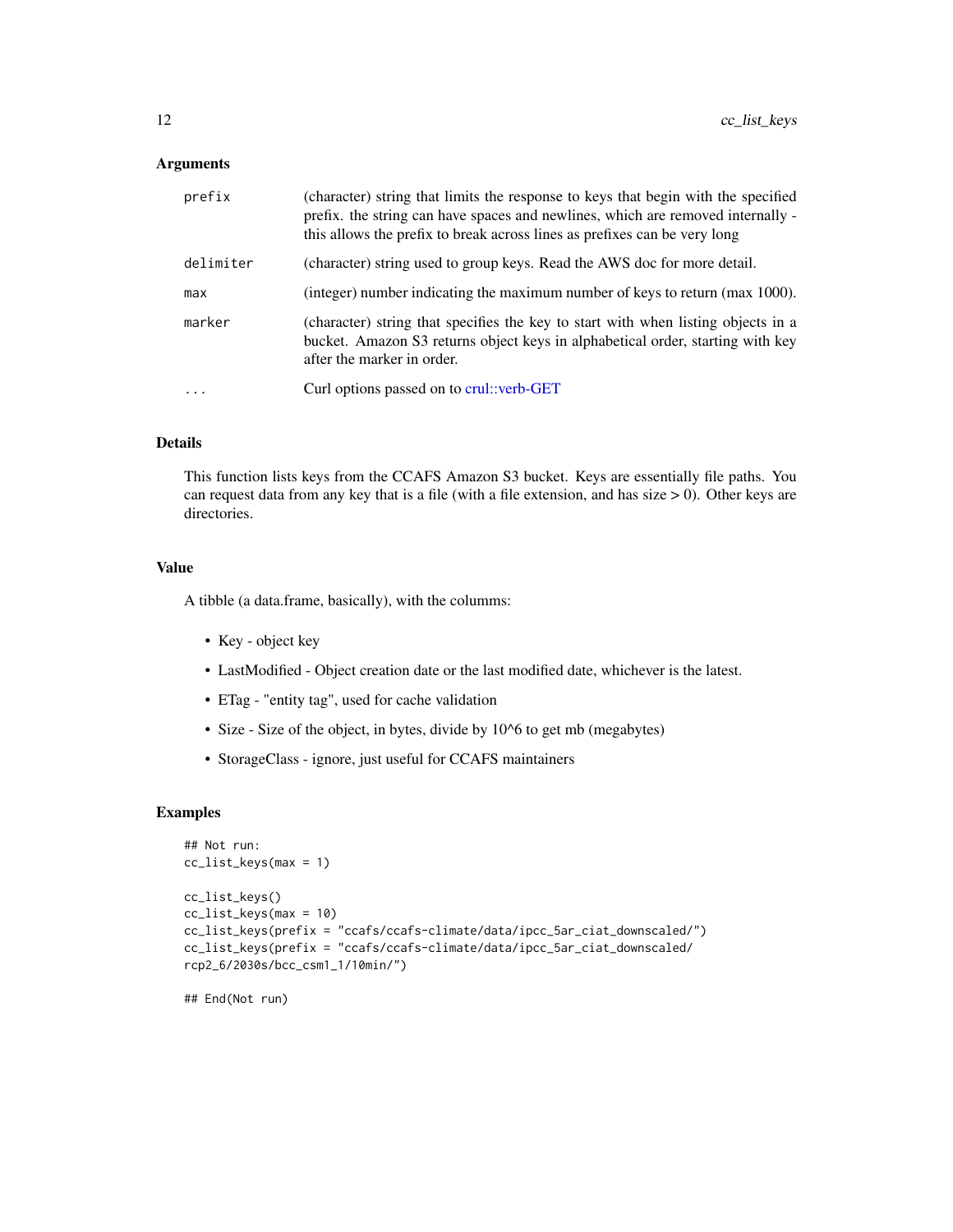<span id="page-12-1"></span><span id="page-12-0"></span>

# Description

Search CCAFS data

# Usage

```
cc_search(
  file_set = NULL,
 scenario = NULL,
 model = NULL,extent = NULL,format = NULL,period = NULL,
 variable = NULL,
 resolution = NULL,
  tile = NULL
)
```
#### Arguments

| file_set   | (integer) a file set, 2 through 12                                                                                                           |
|------------|----------------------------------------------------------------------------------------------------------------------------------------------|
| scenario   | (integer) a scenario, 1 through 10                                                                                                           |
| model      | (integer) a model, 1 through 89                                                                                                              |
| extent     | (character) an extent, 'global' or 'region'                                                                                                  |
| format     | (character) a format, 'ascii' or 'esri'                                                                                                      |
| period     | (integer) a period, 1 through $10$                                                                                                           |
| variable   | (integer) a variable, 1 through 7, or 9999                                                                                                   |
| resolution | (integer) a resolutions, 1 through 7                                                                                                         |
| tile       | (character) a tile defining a spatial area on the globe. one of $A1-6$ , $B1-6$ , or<br>C1-6. See web interface for where those are located. |

# Details

See [ccafs-search](#page-2-1) for details on parameters.

note that some URLs will be for Amazon S3 and others will have different base URLS (e.g., http://gisweb.ciat.cgiar.org)

Output can be passed to [cc\\_data\\_fetch\(\)](#page-8-1), and subsequently to [cc\\_data\\_read\(\)](#page-9-1)

# Value

character strings, one or more urls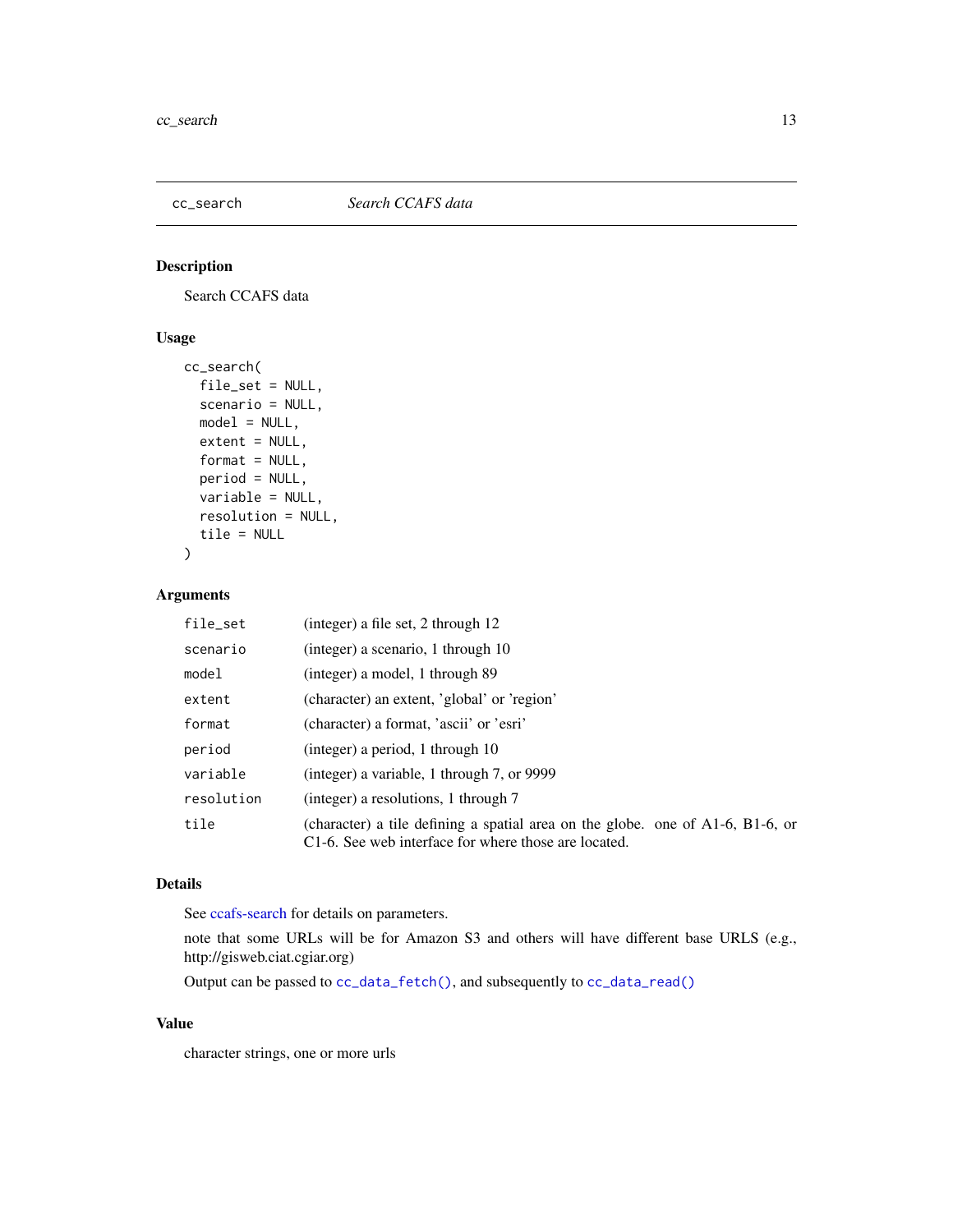# Examples

```
## Not run:
(res <- cc_search(file_set = 12, extent = "global", format = "ascii",
  period = 4, variable = 1, resolution = 4))
res \leq cc_search(file_set = 7, extent = "region", format = "ascii",
  period = 9, variable = 5, resolution = 6)
cc_data_fetch(res[3])
# Alternatively, you can use the helper list
# where you can reference options by name
# the downside is that this is very verbose
(res <- cc_search(file_set = cc_params$file_set$`Delta method IPCC AR4`,
                 scenario = cc_params$scenario$`SRES B1`,
                 model = cc_params$model$bccr_bcm2_0,
                  extent = cc_params$extent$global,
                  format = cc_params$format$ascii,
                  period = cc_params$period$`2040s`,
                  variable = cc_params$variable$Precipitation,
                  resolution = cc_params$resolution$`5 minutes`))
```
## End(Not run)